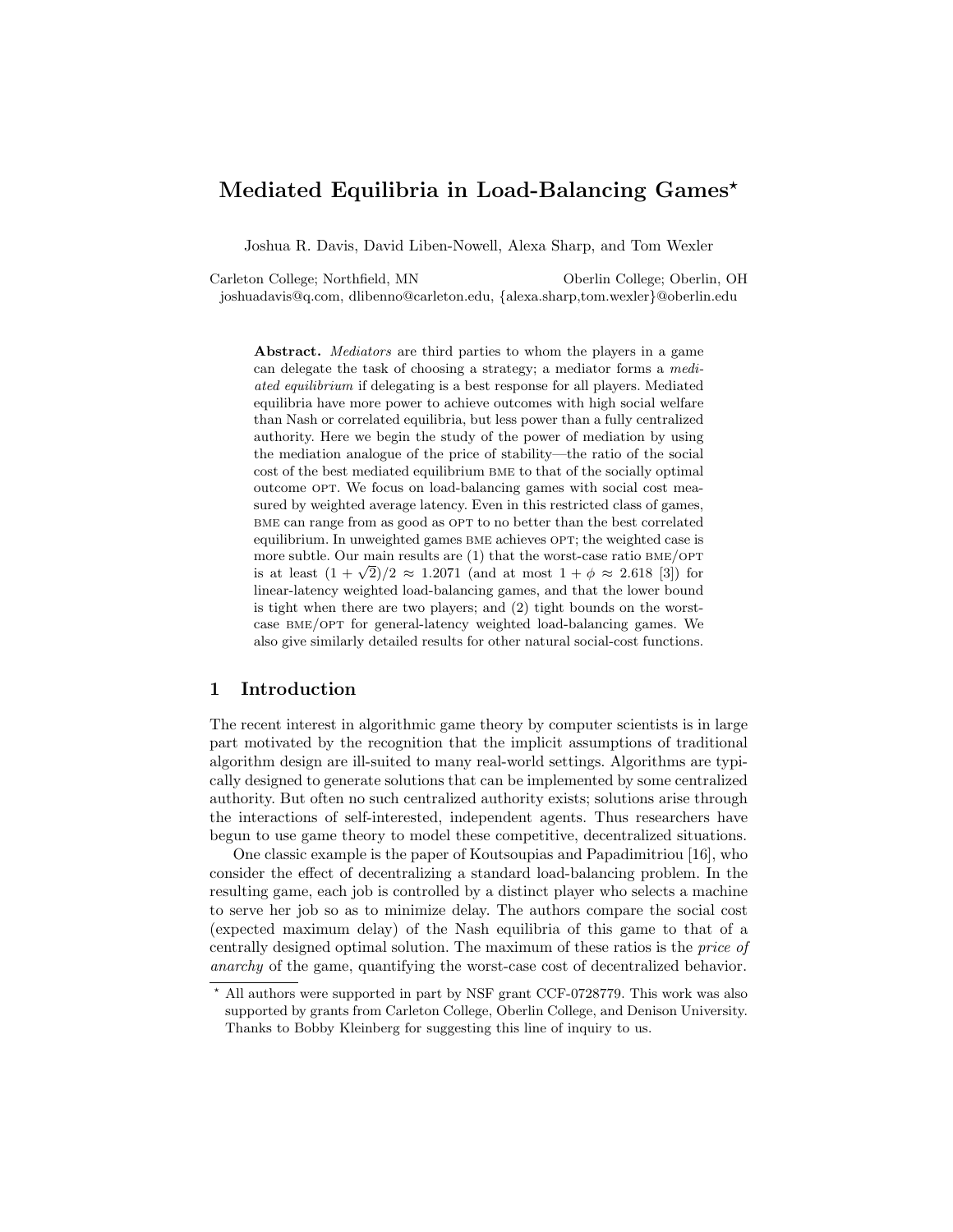One can imagine a continuum indexing the amount of power that a centralized authority has in implementing solutions to a given problem, from utter impotence (leading to a potentially inefficient Nash equilibrium) to dictatorial control (leading to the socially optimal outcome). For example, consider a weak authority who can propose a solution simultaneously to all players, but who has no power to enforce it. The players would agree to such a proposal only if it were a Nash equilibrium—but the authority could propose the best Nash equilibrium. The ratio of the cost of the best Nash equilibrium to the global optimum is the price of stability, which may be much better than the price of anarchy.

A correlator is a more powerful authority, in that it is not required to broadcast the entire proposed solution; it signals each player individually with a suggested action, chosen from some known joint probability distribution. The resulting stable outcomes are called correlated equilibria [2]. Any Nash equilibrium is a correlated equilibrium, but often a correlator can induce much better outcomes.

A mediator [1, 19, 21–24, 26] is an authority who offers to act on behalf of the players; any player may delegate to the mediator the responsibility of choosing a strategy. In a mediated equilibrium, all players prefer to delegate than to play on their own behalf. The strategies that the mediator selects for the delegating players may be correlated; moreover, the distribution from which the mediator draws these strategies may depend on which players have opted to delegate. A mediator can enforce an equilibrium by threatening to have the delegating players "punish" any player departing from mediation. Any correlated equilibrium can be represented as a mediated equilibrium, but the converse is not true; mediators are more powerful than correlators.

The present work: mediated load-balancing games. In this paper, we begin to quantify the powers and limitations of mediators. We consider the mediation analogue of the price of stability: how much less efficient than the globally optimal outcome OPT is the best mediated equilibrium BME? (While one could ask questions analogous to the price of anarchy instead, the spirit here is that of a well-intentioned central authority who would aim for the best, not the worst, outcome within its power.) We initiate this study in the context of load-balancing games. Each player i controls a job that must be assigned to a machine. Each machine j has a nonnegative, nondecreasing latency function  $f_i(x)$ , and each player incurs a cost of  $f_i(\ell_i)$  for choosing machine j, where  $\ell_i$  is the total load of jobs on machine j. We split load-balancing games into classes along two dimensions:

- unweighted vs. weighted: in weighted games, job i has weight  $w_i$  and experiences cost  $f_j(\sum_{i' \text{ uses } j} w_{i'})$  on machine j; in unweighted games all  $w_i = 1$ .
- linear vs. general latencies: in linear games,  $f_j(x) = a_j \cdot x$  for  $a_j \geq 0$ ; for general latencies  $f_i$  can be an arbitrary nonnegative, nondecreasing function.

The social cost is measured by the weighted average latency experienced by the jobs; see Section 6 for results using other social cost functions.

Load-balancing games are appealing for this work for two reasons. First, they include cases in which mediators can achieve OPT and cases in which they cannot even better the best Nash equilibrium bne. Second, the prices of anarchy and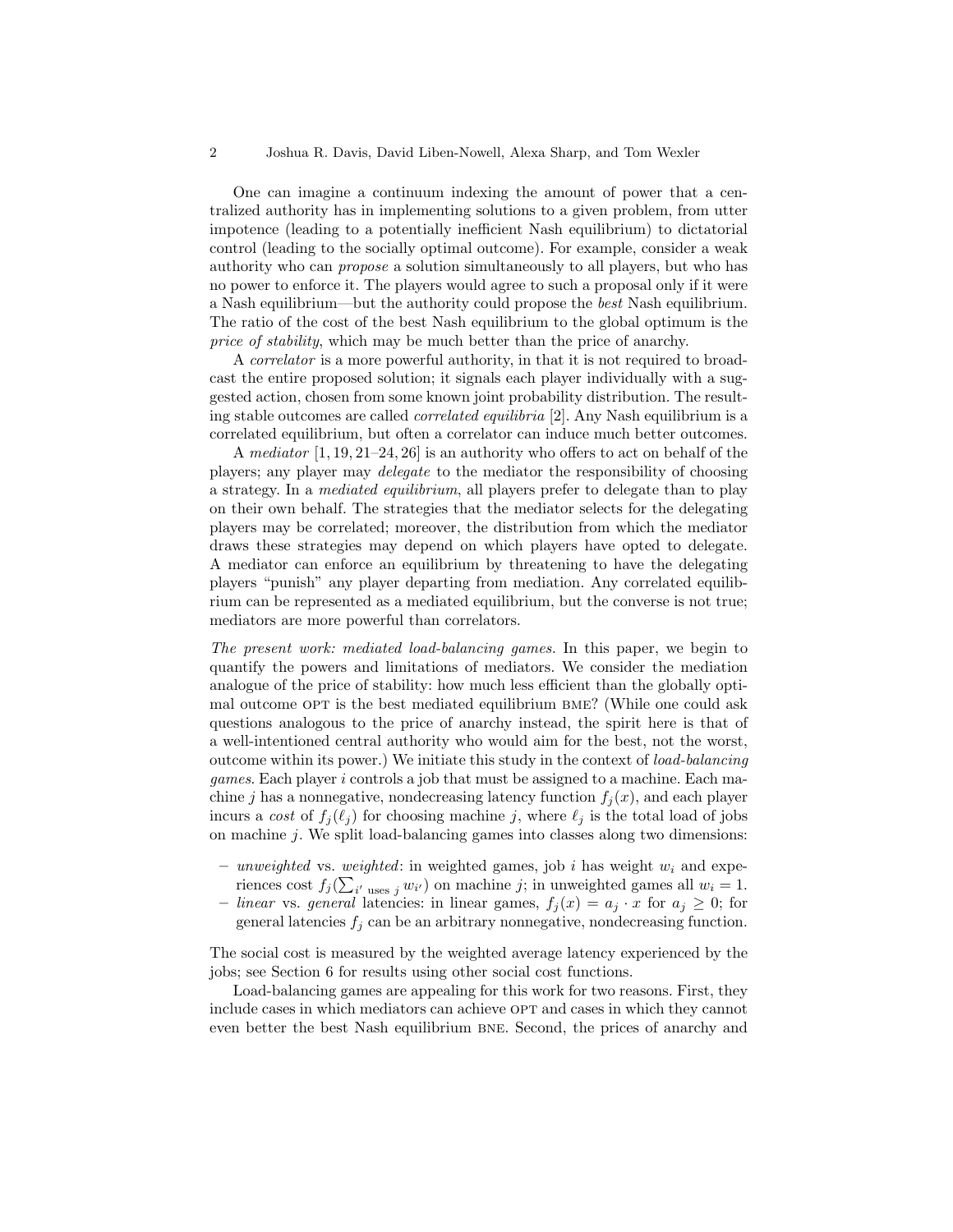|           | unweighted jobs                                                                                                    | weighted jobs                                                             |
|-----------|--------------------------------------------------------------------------------------------------------------------|---------------------------------------------------------------------------|
| linear    | $BME = OPT$ [19]                                                                                                   | BME $\leq 2.618 \cdot \text{OPT}$ , BCE $\leq 2.618 \cdot \text{BME}$ [3] |
| latencies | $\left\vert\left\vert \text{BCE}\leq4/3\cdot\text{BME}\right.\left\vert\left\vert \text{tight}\right\vert \right.$ | $n = 2$ : BME $\leq 1.2071 \cdot \text{OPT (Thm. 2)}$                     |
|           | (Lemma 1 [4])                                                                                                      | $BCE \leq 4/3 \cdot BME$ (Thm. 2)                                         |
|           |                                                                                                                    | [both tight for $n = 2$ ]                                                 |
| general   | $\vert$ BME = OPT [19]                                                                                             | BME $\leq \Delta$ · OPT [tight] (Thm. 3)                                  |
| latencies | $\left \text{BCE} \leq n \cdot \text{BME} \right $ [tight]                                                         | $BCE \leq \Delta \cdot BME$ [tight] (Thm. 3)                              |
|           | (Lemma 1)                                                                                                          |                                                                           |

Fig. 1. Summary of our results for weighted-average-latency social cost. Here OPT is the socially optimal outcome, BME (BCE) the best mediated (correlated) equilibrium,  $n$ the number of jobs, and  $\Delta$  the ratio of total job weight to smallest job weight.

stability, and corresponding measures of correlated equilibria, are well understood for these games and many of their variants [3–6, 15–17, 25]. Most relevant for what follows are an upper bound of  $1 + \phi \approx 2.618$  on the price of anarchy in weighted linear games [3] and a tight upper bound of 4/3 on the price of stability in unweighted linear games [4].

We extend this line of work to mediated equilibria with the following results. (Figure 1 summarizes those for the weighted-average-latency social cost.)

- In the unweighted case, the bme is optimal, regardless of the latency functions' form. This result follows from a recent theorem of Monderer and Tennenholtz [19], which in fact holds for any symmetric game. See Section 3.
- In weighted linear-latency games with two players, we give tight bounds on In weighted linear-latency games with two players, we give tight bounds on the best solution a mediator can guarantee: a factor of  $(1 + \sqrt{2})/2 \approx 1.2071$ worse than  $OPT$  but  $4/3$  better than the best correlated equilibrium BCE. Thus mediators lie strictly between dictators and correlators. See Section 4.
- In weighted nonlinear-latency games, mediated equilibria provide no worstcase improvement over correlated or even Nash equilibria. See Section 5.
- We also analyze mediation under two other social cost functions that have been considered in the literature: (i) the maximum latency of the jobs; and (ii) the average latency, unweighted by the jobs' weights. See Section 6.

Related work. Koutsoupias and Papadimitriou initiated the study of the price of anarchy in load-balancing games, considering weighted players, linear latencies, and the maximum (rather than average) social cost function [16]. A substantial body of follow-up work has improved and generalized their initial results [6, 7, 9, 18]. See [12] and [27] for surveys. A second line of work takes social cost to be the sum of players' costs. Lücking et al.  $[11, 17]$  measure the price of anarchy of mixed equilibria in linear and convex routing games in this setting. Awerbuch et al. [3] consider both the unweighted and weighted cases on general networks. Suri et al. [15, 25] examine the effects of asymmetry in these games. Caragiannis et al. [4] give improved bounds on the price of anarchy and stability. Christodoulou and Koutsoupias [5, 6] bound the best- and worst-case correlated equilibria in addition to improving existing price of anarchy and stability results.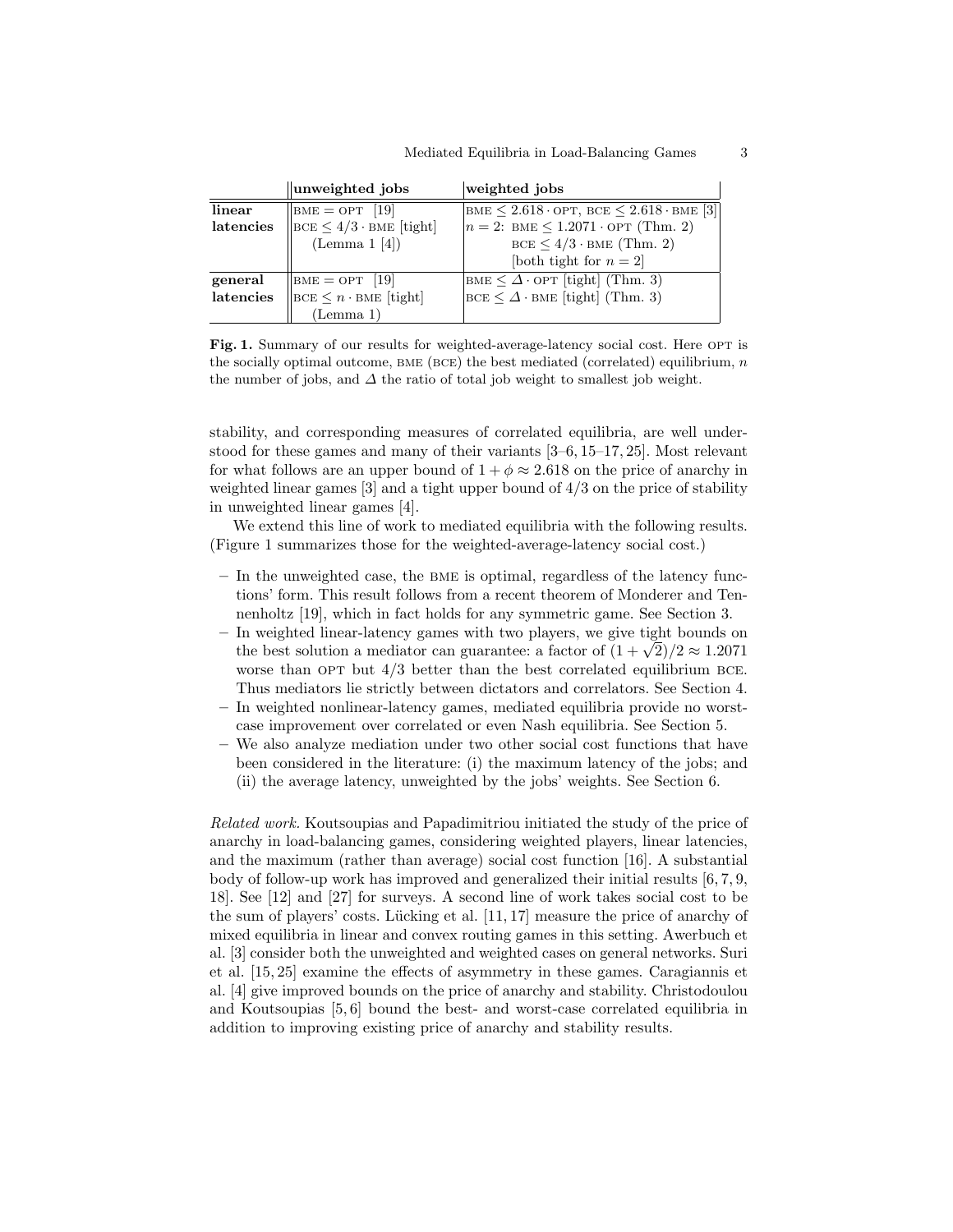4 Joshua R. Davis, David Liben-Nowell, Alexa Sharp, and Tom Wexler

Other aspects of correlated equilibria have been explored recently, including their existence [13] and computation [13, 14, 20]. Mediated equilibria have developed in the game theory literature over time; see Tennenholtz [26] for a summary. Mediated equilibria have been studied for position auctions [1], for network routing games [23, 24], and in the context of social choice and voting [21, 22]. Strong mediated equilibria have also been considered [19, 24].

# 2 Notation and Background

An *n-player*, *m-machine load-balancing game* is defined by a nondecreasing *la*tency function  $f_i : [0, \infty) \to [0, \infty]$  for each machine  $j \in \{1, ..., m\}$ ; and a weight  $w_i > 0$  for each player  $i \in \{1, \ldots, n\}$ . We consider games in which every job has access to every machine: a pure strategy profile  $\mathbf{s} = \langle s_1, \ldots, s_n \rangle$  can be any element of  $S := \{1, \ldots, m\}^n$ . The load  $\ell_j$  on a machine j under s is  $\sum_{i:s_i=j} w_i$ , and the *latency* of machine j is  $f_j(\ell_j)$ . The cost  $c_i(\mathbf{s})$  to player i under **s** is  $f_{s_i}(\ell_{s_i})$ . Pure Nash equilibria exist in all load-balancing games [8, 10]. A load-balancing game is *linear* if each  $f_j$  is of the form  $f_j(x) = a_j \cdot x$  for some  $a_j \geq 0$  and unweighted if each  $w_i = 1$ . Machine j is dominated by machine j' for player *i* if, no matter what machines the other  $n - 1$  players use, player *i*'s cost is lower using machine  $j'$  than using machine  $j$ .

A nonempty subset of the players is called a coalition. A mediator is a collection  $\Psi$  of probability distributions  $\psi_T$  for each coalition T, where the probability distribution  $\psi_T$  is over pure strategy profiles for the players in T. The mediated *game*  $M^{\Psi}_{\Gamma}$  is a new *n*-player game in which every player either participates in  $\Gamma$ directly by choosing a machine in  $S := \{1, \ldots, m\}$  or participates by *delegating*. That is, the set of pure strategies in  $M_{\Gamma}^{\Psi}$  is  $Z = S \cup \{s_{\text{med}}\}$ . If the set of delegating players is T, then the mediator plays the correlated strategy  $\psi_T$  on behalf of the members of T. In other words, for a strategy profile  $\mathbf{z} = \langle z_1, z_2, \ldots, z_n \rangle$  where  $T := \{i : z_i = s_{\text{med}}\}$  and  $\overline{T} := \{i : z_i \neq s_{\text{med}}\} = \{i : z_i \in S\} = \{1, \dots, n\} - T$ , the mediator chooses a strategy profile  $s_T$  according to the distribution  $\psi_T$ , and plays  $s_i$  on behalf of every player  $i \in T$ ; meanwhile, each player i in  $\overline{T}$  simply plays  $z_i$ . The expected cost to player i under the strategy profile **z** is then given by  $c_i(\mathbf{z}) := \sum_{\mathbf{s}_T} c_i(\mathbf{s}_T, \mathbf{z}_{\overline{T}}) \cdot \psi_T(\mathbf{s}_T)$ . (The mediators described here are called minimal mediators in [19], in contrast to a seemingly richer class that allow more communication from players to the mediator.)

A mediated equilibrium for  $\Gamma$  is a mediator  $\Psi$  such that the strategy profile  $\langle s_{\text{med}}, s_{\text{med}}, \dots, s_{\text{med}} \rangle$  is a pure Nash equilibrium in  $M^{\Psi}_\Gamma$ . Every probability distribution  $\psi'$  over the set of all pure strategy profiles for  $\Gamma$  naturally corresponds to a mediator  $\Psi$ , where the probability distribution  $\psi_T$  for a coalition T is the marginal distribution for T under  $\psi'$  that is,  $\psi_T(\mathbf{s}_T) = \sum_{\mathbf{s}' : \mathbf{s}'_T = \mathbf{s}_T} \psi'(\mathbf{s}')$ . If  $\psi'$ is a correlated equilibrium then this  $\Psi$  is a mediated equilibrium.

The social cost of a strategy profile s is the total (or, equivalently, average) cost of the jobs under s, weighted by their sizes—that is,  $\sum_i w_i \cdot c_i(\mathbf{s})$ . (We discuss other social cost functions in Section 6.) We denote by  $OPT$  the (cost of the) profile s that minimizes the social cost. We denote the worst Nash equilibrium—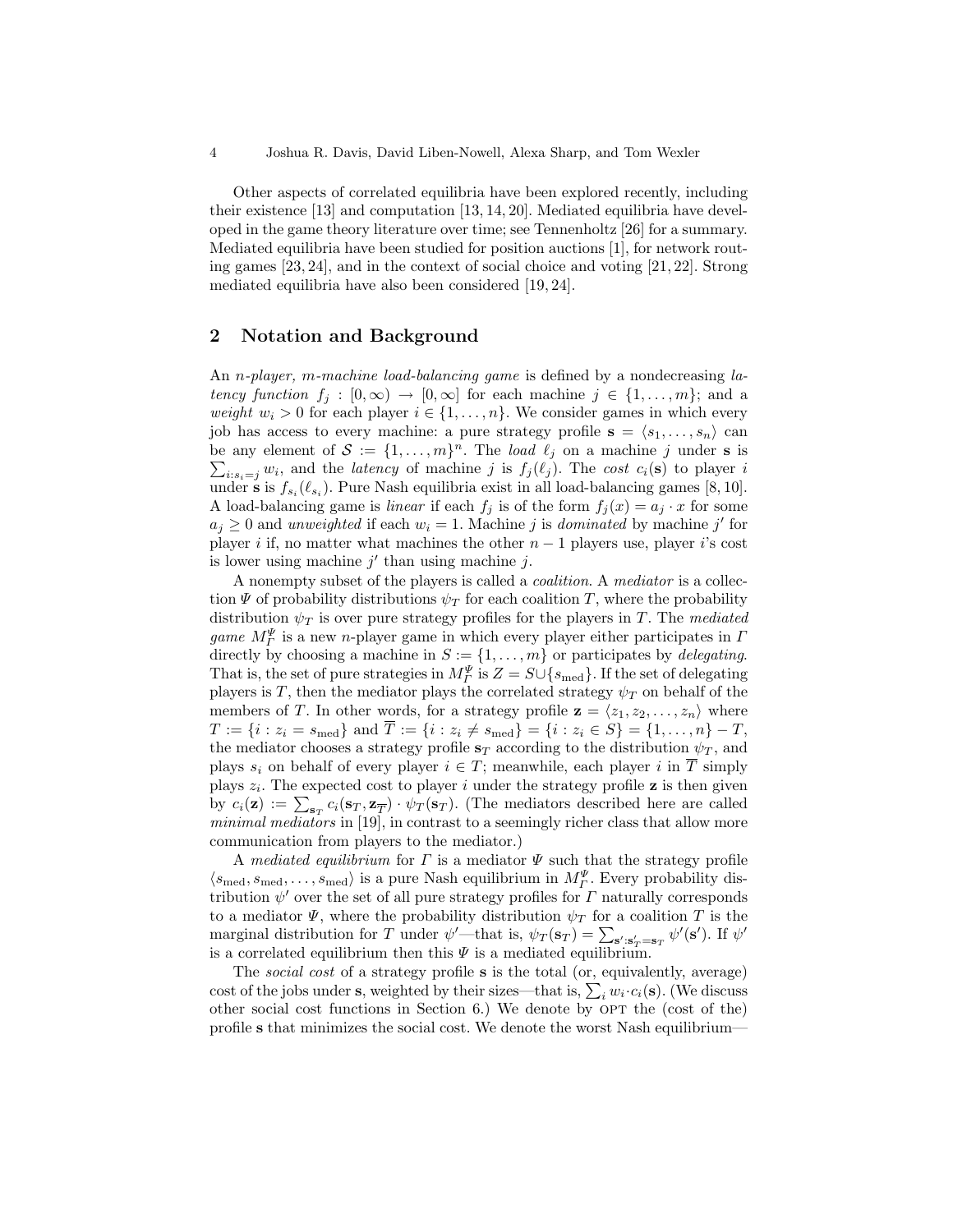the one that maximizes social cost—by wne, and the best Nash (correlated, mediated) equilibrium by BNE (BCE, BME). Note that  $\text{OPT} \leq \text{BME} \leq \text{BCE} \leq$  $BNE \leq WNE$  because every Nash equilibrium is a correlated equilibrium, etc. The price of anarchy is  $WNE/OPT$ , and the price of stability is  $BNE/OPT$ .

# 3 Unweighted Load-Balancing Games

Although the unweighted case turns out to have less interesting texture than the weighted version, we start with it because it is simpler and allows us to develop some intuition. We begin with an illustrative example:

*Example 1.* There are n unweighted jobs and two machines L and R with latency functions  $f_L(x) = 1 + \varepsilon$  for any load, and  $f_R(x) = 1$  for load  $x > n - 1$  and  $f_R(x) = 0$  otherwise.

For each player, R dominates L, so  $\langle R, R, \ldots, R \rangle$  is the unique correlated and Nash equilibrium, with social cost n. Consider the following mediator  $\Psi$ . When all n players delegate, the mediator picks uniformly at random from the  $n$ strategy profiles in which exactly one player is assigned to L. When any other set of players delegates, those players are deterministically assigned to R. If all players delegate under  $\Psi$ , each player's expected cost is  $(1 + \varepsilon)/n$ ; if any player deviates, then that player will incur cost at least 1. Thus  $\Psi$  is a mediated equilibrium. Its cost is only  $1 + \varepsilon$ , which is optimal, while BNE = BCE = n.

In fact, this "randomize among social optima" technique generalizes to all unweighted load-balancing games—in any such game,  $BME = OPT$ . This is a special case of a general theorem of Monderer and Tennenholtz [19] about mediated equilibria robust to deviations by coalitions. (See also [24].)

Example 1 shows that with nonlinear latency functions BCE may be much worse than OPT, even in the unweighted 2-machine case. But even linear unweighted load balancing has a gap between BCE and OPT, even in the 2-job, 2-machine case. The following example demonstrates the gap.

Example 2 (Caragiannis et al.  $[4]$ ). There are two (unweighted) jobs and two machines L and R with latency functions  $f_L(x) = x$  and  $f_R(x) = (2 + \varepsilon) \cdot x$ .

Here  $BCE = 4$  and  $OPT = 3 + \varepsilon$ . (Machine L dominates R; no player can be induced to use  $R$  in any correlated equilibrium.) We can show that this example is tight with respect to the gap between bme and bce, using a result on linear unweighted load-balancing games of Caragiannis et al. [4] and the "randomize among social optima" mediation technique. We can also show a tight bound for unweighted nonlinear latency load-balancing games (details omitted for space).

Lemma 1. In n-player unweighted load-balancing games:

- for games with linear latency functions, BCE  $\leq 4/3$  BME. This bound is tight.
- $-$  for not-necessarily-linear latency functions, BCE  $\leq n \cdot$ BME. This is tight.

We now have a complete picture for unweighted load balancing: a tight bound on the gap between BME and BCE and the theorem that  $BME = OPT$ .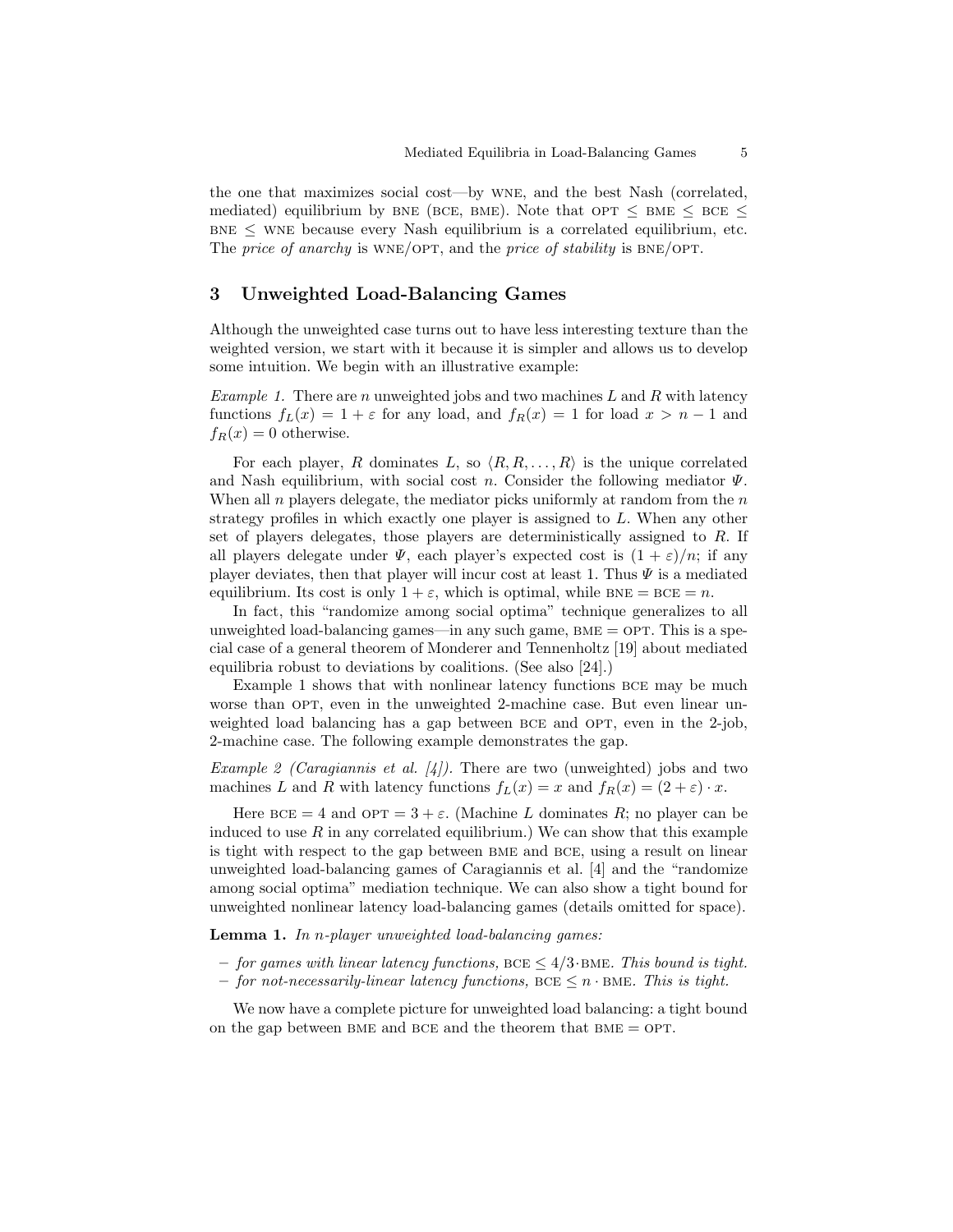#### 4 Weighted Linear Load-Balancing Games

We now turn to weighted load-balancing games, where we find a richer landscape of results: among other things, cases in which bme falls strictly between bce and opt. We begin with the linear-latency case. (All proofs are omitted due to space.)

Theorem 2. In any 2-machine, 2-job weighted game with linear latencies:

- 1. BCE/BME  $\leq 4/3$ . This bound is tight for an instance with weights  $\{1,1\}$  and with latency functions  $f_L(x) = x$  and  $f_R(x) = (2 + \varepsilon) \cdot x$ .
- with latency functions  $f_L(x) = x$  and  $f_R(x) = (2 + \varepsilon) \cdot x$ .<br>
2. BME/OPT  $\leq \frac{1+\sqrt{2}}{2}$ . This bound is tight for an instance with weights  $\{1, 1 + \sqrt{2}\}$  and with latency functions  $f_L(x) = x$  and  $f_R(x) = (1 + 2\sqrt{2}) \cdot x$ .

The worst case for bce/bme is actually unweighted—in fact, Example 2. This result fully resolves the 2-player, 2-machine case with linear latency functions. Included in this class of games are instances in which  $BCE > BME > OPT$ . One included in this class of games are instances in which BCE > BME > OPT. One<br>concrete example is with weights  $\{1, 1 + \sqrt{2}\}, f_L(x) = x$ , and  $f_R(x) = \frac{3+3\sqrt{2}}{2} \cdot x$ , concrete example is with weights  $\{1, 1 + \sqrt{2}\}, J_L(x) = x$ , and  $J_R(x) = x$ <br>when BCE/BME =  $\frac{20+4\sqrt{2}}{23} \approx 1.1155$  and BME/OPT =  $\frac{14\sqrt{2}-1}{17} \approx 1.1058$ .

Adding additional machines to a 2-player instance does not substantively change the results (there is no point in either player using anything other than the two "best" machines), but the setting with  $n \geq 3$  players requires further analysis, and, it appears, new techniques. Recent results on the price of anarchy in linear load-balancing games [3, 4, 6] imply an upper bound of  $1+\phi \approx 2.618$  on  $BME/OPT$  for any number of players n, where  $\phi$  is the golden ratio. We believe that the worst-case ratio of  $BME/OPT$  does not decrease as n increases. (Consider an n-player instance in which  $n - 2$  players have jobs of negligible weight and the remaining 2 players have jobs as in Theorem 2.) However, we do not have a the remaining 2 players have jobs as in Theorem 2.) However, we do not have a proof that BME/OPT cannot worsen from  $\frac{1+\sqrt{2}}{2} \approx 1.2071$  as n grows; nor do we have a 3-job example for which BME/OPT is worse than  $\frac{1+\$ challenge emanating from our work is to close the gap between the upper bound  $(BME/OPT \le 2.618)$  and our bad example  $(BME/OPT = 1.2071)$  for general n.

#### 5 Weighted Nonlinear Load-Balancing Games

We now consider weighted load-balancing games with latency functions that are not necessarily linear. We know from Lemma 1 that even in unweighted cases the power of Nash and correlated equilibria is limited. The weighted setting is even worse: the price of anarchy is unbounded, even if we restrict our attention to pure equilibria. Consider two identical machines, with latencies  $f(x) = 0$  for  $x \leq 5$  and  $f(x) = 1$  for  $x \geq 6$ . There are four jobs, two of size 3 and two of size 2. A solution with cost zero exists (each machine has one size-2 and one size-3 job), but putting the two size-3 jobs on one machine and the two size-2 jobs on the other is a pure Nash equilibrium too. We can show that the price of stability is better in this setting, but in general BME is no better than BNE:

Theorem 3. In any n-player weighted load-balancing game with job weights  $\{w_1, \ldots, w_n\}$  (and not necessarily linear latency functions), BNE  $\leq \Delta \cdot \text{OPT}$ ,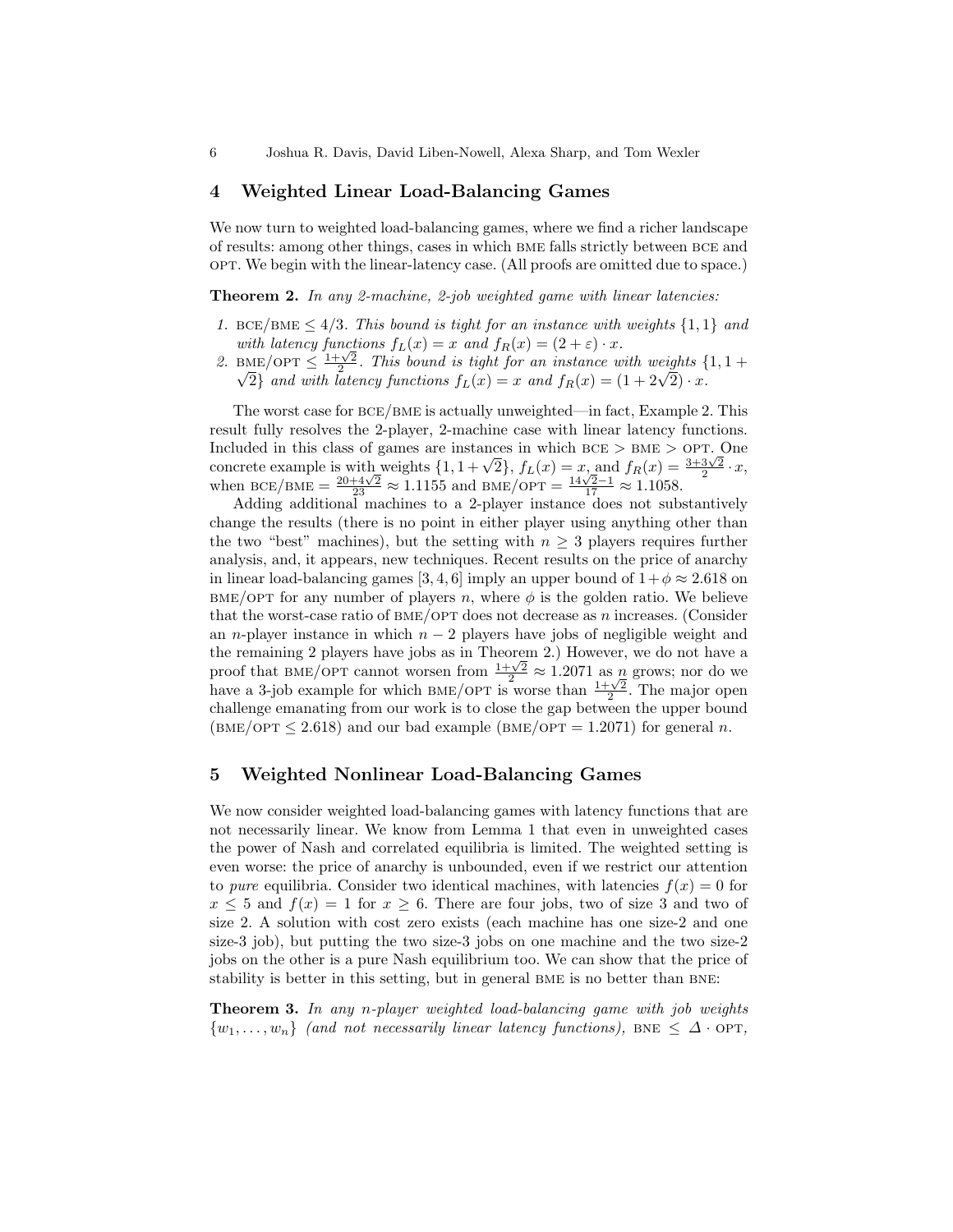where  $\Delta := \sum_i w_i / \min_i w_i$  is the ratio of total job weight to smallest job weight. Thus BME  $\leq \Delta \cdot \text{OPT}$  and BCE  $\leq \Delta \cdot$  BME. Both bounds are tight.

#### 6 Other Social-Cost Functions

Thus far we have discussed the social cost function  $\mathsf{sc}_{wavg}(\mathbf{s}) := \sum_i w_i \cdot c_i(\mathbf{s})$ exclusively. Two other social cost functions have received attention in the literature: the maximum latency  $\mathsf{sc}_{max}(\mathbf{s}) := \max_i c_i(\mathbf{s})$  and the unweighted average latency  $\mathsf{sc}_{uavg}(\mathbf{s}) := \sum_i c_i(\mathbf{s})$ . Under  $\mathsf{sc}_{max}$ , in any load-balancing game  $BME = OPT = BNE$ : starting from OPT, run best-response dynamics (BRD) until it converges; no BRD step increases the maximum load, so the resulting Nash equilibrium is still OPT. Thus mediation is uninteresting under  $sc_{max}$ .

The behavior of  $sc_{uavg}$  turns out to be similar to that of  $sc_{wavg}$ . For nonlinear latencies, an analogue to Theorem 3 states that  $BCE \leq n \cdot BME$  and  $BME \leq n \cdot OPT$ (OPT is at least the maximum cost x experienced by a job in OPT; running BRD from OPT yields a Nash equilibrium where each job experiences cost at most  $x$ ); the examples from Theorem 3 and Example 1 both remain tight. The 2-job linear case is also qualitatively similar; however, in contrast to the  $sc_{wayq}$  setting (where there is a bound of BME/OPT  $\leq 2.618$  for *n*-player games), even mediators cannot enforce outcomes that are close to OPT under  $sc_{uavg}$  as the number of players grows, even in linear-latency games. (Our construction also demonstrates that none of bce, bne, and wne can provide constant approximations to opt.)

**Theorem 4.** Under  $sc_{uawa}$ , in linear-latency weighted load-balancing games:

- $-$  for 2 jobs and 2 machines, BCE/BME  $\leq \frac{4}{3}$  (this is tight for Example 2) and  $\lim_{\Delta t \to 0} \frac{2+4\sqrt{2}}{7} \approx 1.0938$  (this is tight for Theorem 2.2's example).
- for n jobs and  $\dot{z}$  machines, BME/OPT is not bounded by any constant.

#### 7 Future Directions

In this paper we have begun to analyze the power of mediators in the spirit of price of stability, focusing on load-balancing games under the weighted average latency social cost function. We have a complete story for unweighted games and for weighted games with general latency functions. The biggest open question is the gap between BME and OPT in  $n$ -player weighted linear games. We know that for all such games  $BME/OPT \leq 2.618$  [3], and that there exist examples in which BME/OPT = 1.2071. What is the worst-case BME/OPT for  $n \geq 3$  players? In particular, it may be helpful to understand better the connection between  $sc_{uavg}$  and  $sc_{wavg}$ : it was unexpected that the same instance is the worst case for both functions in the 2-player case (Theorem 2 and Theorem 4).

The broader direction for future research, of course, is to characterize the power of mediators in games beyond load balancing. For example, the upper bound of  $BME/OPT \leq 2.618$  in weighted linear load-balancing games comes from an upper bound on the price of anarchy in congestion games, a more general class of games. It is an interesting question as to how much better mediated equilibria are than correlated equilibria in, say, linear-latency weighted congestion games.